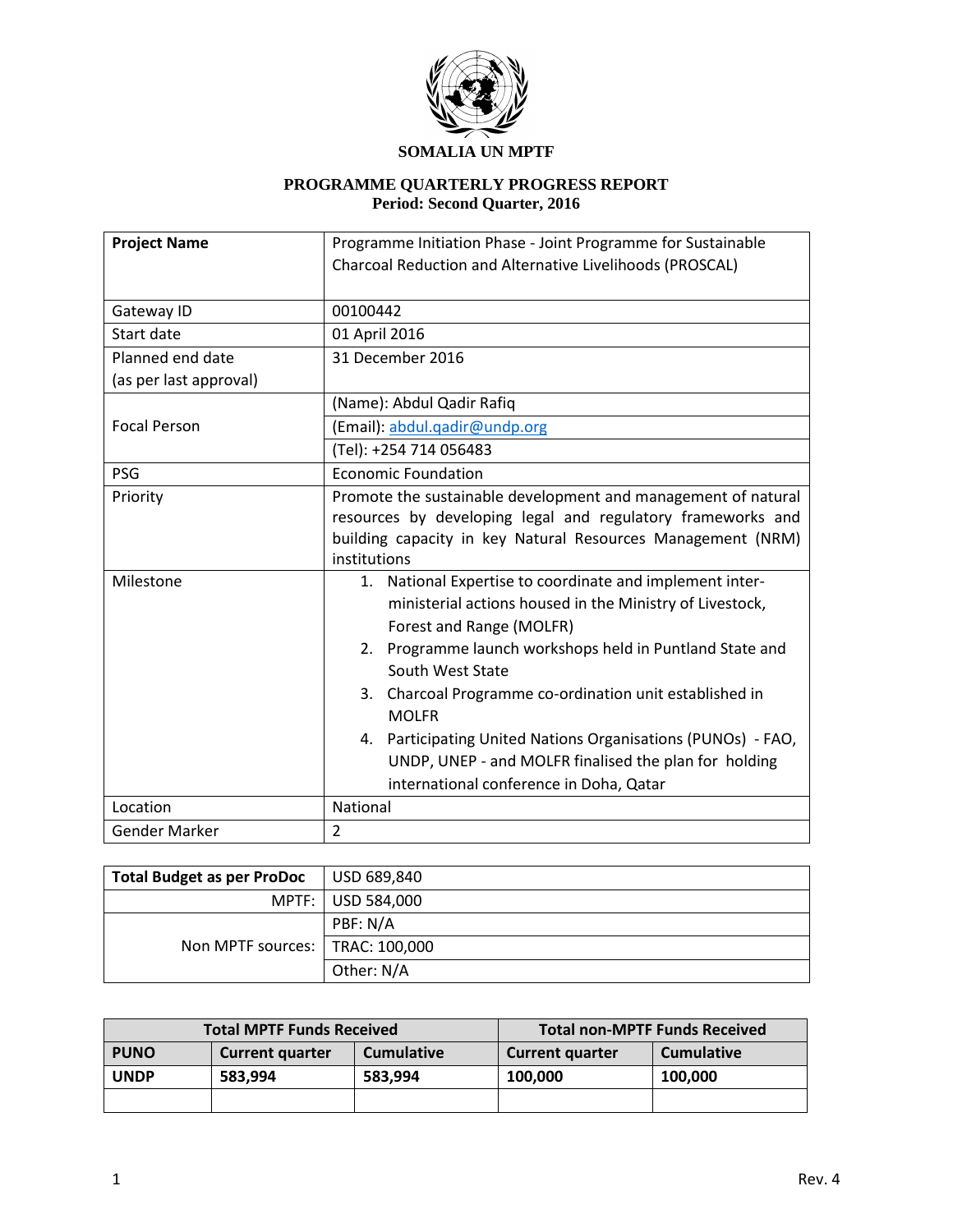

| JP Expenditure of MPTF Funds <sup>1</sup> |                        |                   | JP Expenditure of non-MPTF Funds            |        |  |
|-------------------------------------------|------------------------|-------------------|---------------------------------------------|--------|--|
| <b>PUNO</b>                               | <b>Current quarter</b> | <b>Cumulative</b> | <b>Cumulative</b><br><b>Current quarter</b> |        |  |
| <b>UNDP</b>                               | 190.607<br>190.607     |                   | 19.686                                      | 19.686 |  |
|                                           |                        |                   |                                             |        |  |

### **SITUATION UPDATE**

Not Applicable – this is first report after the start of programme activities.

#### **QUARTERLY PROGRESS REPORT RESULTS MATRIX**

#### **OUTCOME STATEMENT**

Somali economy revitalized and expanded with a focus on livelihood enhancement, employment generation, and broad-based inclusive growth

### **SUB-OUTCOME 1 STATEMENT**

Promote the sustainable development and management of natural resources by developing legal and regulatory frameworks and building capacity in key Natural Resources Management (NRM) institutions.

**Output 1.1**: **MOLFR supported to coordinate and implement inter-ministerial actions for Reducing Charcoal Production, Trade and Use**

|                                                                                                       |                         | PROGRESS ON OUTPUT INDICATOR <sup>2</sup> |                   |  |  |
|-------------------------------------------------------------------------------------------------------|-------------------------|-------------------------------------------|-------------------|--|--|
| <b>INDICATOR</b>                                                                                      | <b>TARGET</b>           | <b>THIS QUARTER</b>                       | <b>CUMULATIVE</b> |  |  |
|                                                                                                       | (April to December      |                                           | 2016              |  |  |
|                                                                                                       | 2016)                   |                                           |                   |  |  |
| Office of the focal point for charcoal                                                                | Adequately resourced    | Yes.                                      | <b>Yes</b>        |  |  |
| programme in the Ministry of Livestock,                                                               | unit established in the |                                           |                   |  |  |
| Forest and Range (MOLFRD) strengthened                                                                | <b>MOLFR</b>            |                                           |                   |  |  |
| <b>Number</b><br>0f<br>briefings,<br>workshops,                                                       | At least 3 briefing,    | 3                                         | 3                 |  |  |
| coordination meetings held by the MOLFRD                                                              | coordination meetings   |                                           |                   |  |  |
|                                                                                                       | or workshops held in    |                                           |                   |  |  |
|                                                                                                       | six months              |                                           |                   |  |  |
| First meeting of the International Charcoal                                                           | At least two meetings   | $\Omega$                                  | $\Omega$          |  |  |
| <b>Trade Regulatory Committee</b>                                                                     | of ICTRC held           |                                           |                   |  |  |
| UNDP ONLY: sources of evidence (as per current QPR):Letter of Agreement; Staff contracts; procurement |                         |                                           |                   |  |  |
| orders; workshop and meetings resports                                                                |                         |                                           |                   |  |  |

<sup>1</sup> **Uncertified expenditures**. Certified annual expenditures can be found in the Annual Financial Report of MPTF Office [\(http://mptf.undp.org/factsheet/fund/4SO00](http://mptf.undp.org/factsheet/fund/4SO00) )

 $\overline{\phantom{a}}$ 

<sup>&</sup>lt;sup>2</sup> Fill in only the numbers or yes/no; no explanations to be given here.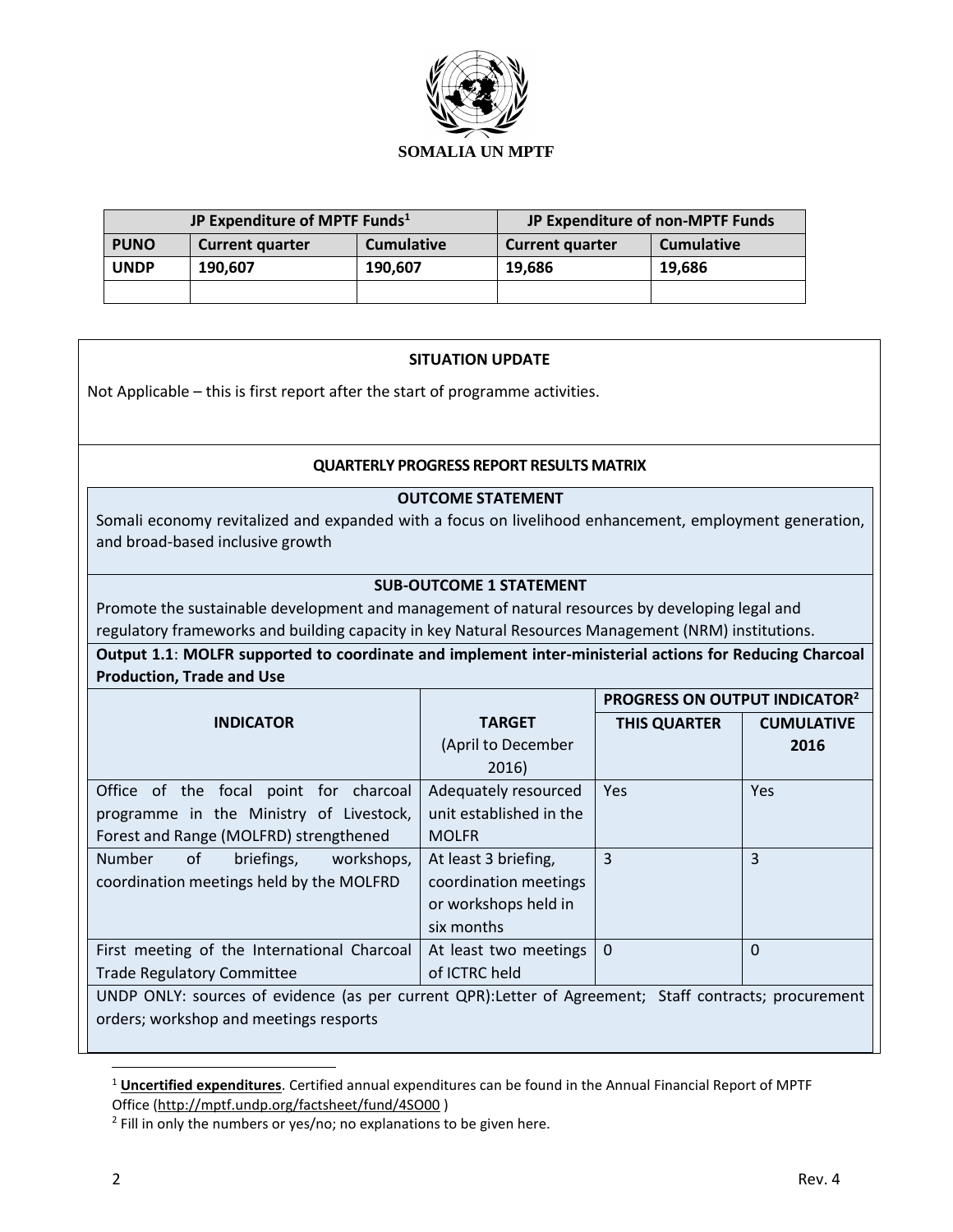

| Output 1.2: Draft National and Regional Policy for Reducing Charcoal Production, Trade and Use*.        |                          |                |                |  |  |
|---------------------------------------------------------------------------------------------------------|--------------------------|----------------|----------------|--|--|
| Draft National and Regional Policy Document                                                             | Draft policy document    | $\Omega$       | 0              |  |  |
|                                                                                                         | available<br>with<br>the |                |                |  |  |
|                                                                                                         | federal government       |                |                |  |  |
| UNDP ONLY: sources of evidence (as per current QPR): Terms of Reference for international expert        |                          |                |                |  |  |
|                                                                                                         |                          |                |                |  |  |
| *. TORs for Policy formulation finalised by PUNOs and MOLFR                                             |                          |                |                |  |  |
| Output 1.3: National and International Stakeholders Mobilised to Support the Programme Objectives       |                          |                |                |  |  |
| conference<br>International<br>Somalia<br>on                                                            | 2 strategic alliances    | $\overline{0}$ | $\Omega$       |  |  |
| Charcoal Reduction Programme held                                                                       | formed to support        |                |                |  |  |
|                                                                                                         | Somalia in addressing    |                |                |  |  |
|                                                                                                         | the charcoal issues      |                |                |  |  |
| Awareness raising workshops held in main                                                                | 5 workshops held in      | $\overline{2}$ | $\overline{2}$ |  |  |
| towns and cities of Somalia                                                                             | main cities/towns        |                |                |  |  |
| Programme Brochure, website and anti-                                                                   | Print and electronic     | Yes (On-going) | Yes (On-going) |  |  |
| charcoal campaign started                                                                               | media engaged<br>for     |                |                |  |  |
|                                                                                                         | mass awareness           |                |                |  |  |
| Funds mobilised from potential donors and                                                               | Donors support           | Yes            | Yes            |  |  |
| development partners for the full-scale joint                                                           | confirmed to meet the    |                |                |  |  |
| programme                                                                                               | total Programme          |                |                |  |  |
|                                                                                                         | budget                   |                |                |  |  |
|                                                                                                         |                          |                |                |  |  |
|                                                                                                         |                          |                |                |  |  |
| UNDP ONLY: sources of evidence (as per current QPR): Request for Proposal for Event Management Company; |                          |                |                |  |  |
| Media coverage; letter for commitment from the Italian Development Cooperation                          |                          |                |                |  |  |
| <b>Output 1.4: Programme Management</b>                                                                 |                          |                |                |  |  |
| Programme Management Staff recruited                                                                    | Programme                | Yes (On-going) | Yes (On-going) |  |  |
| before the end of programme initiation                                                                  | management staff on-     |                |                |  |  |
| phase                                                                                                   | board                    |                |                |  |  |
| Complete detailed work plan for the full-                                                               | aligned<br>Work<br>plan  | Yes (On-going) | Yes (On-going) |  |  |
| scale programme                                                                                         | available<br>with<br>the |                |                |  |  |
|                                                                                                         | budget                   |                |                |  |  |
| UNDP ONLY: sources of evidence (as per current QPR): TORs for Programme Coordinator; Annual Work Plan   |                          |                |                |  |  |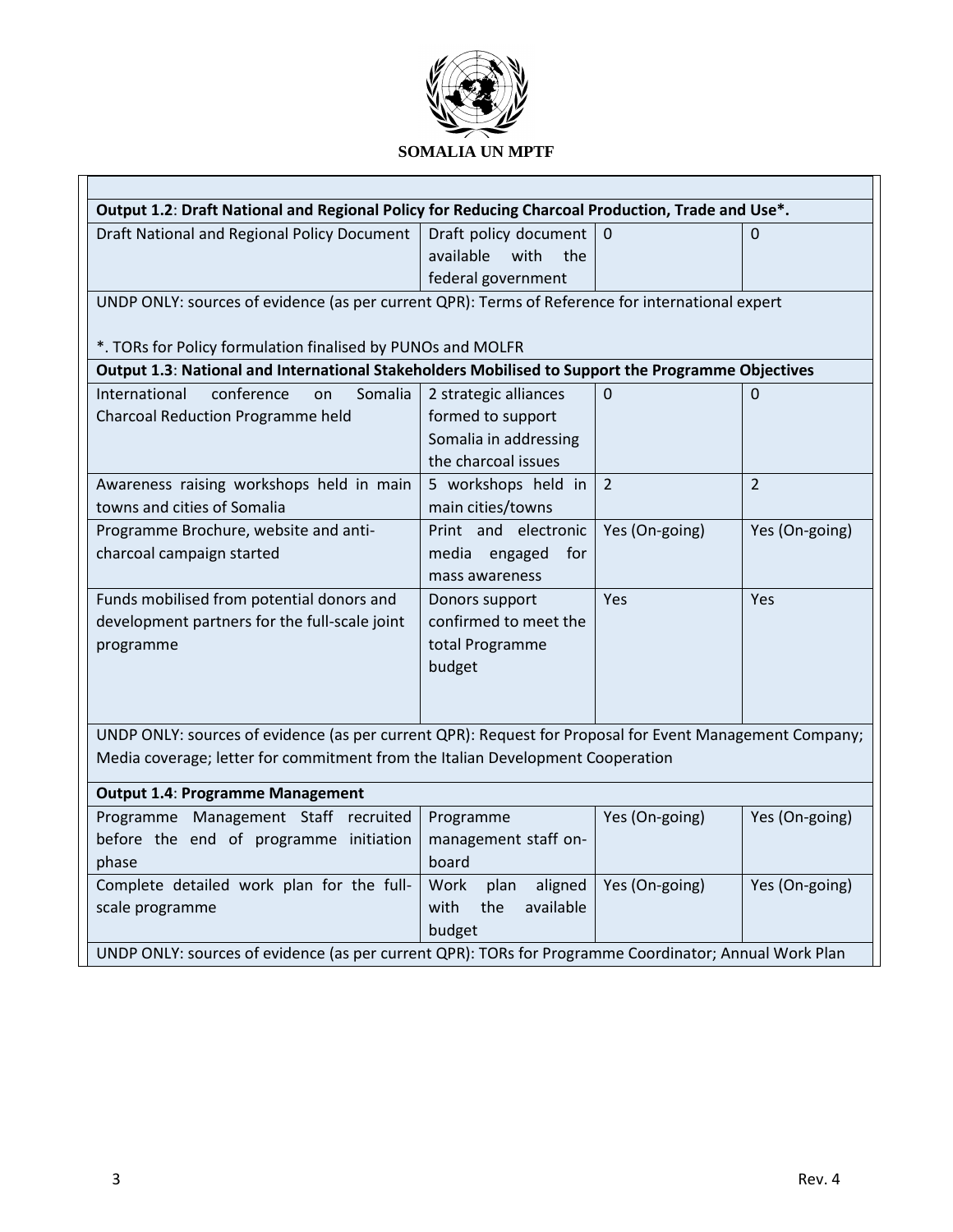

#### **NARRATIVE**

Three PUNOs and the Ministry of Livestock, Forest and Range (MOLFR) commenced the programme initiation activities during the reporting period. Technical and operational capacities were enhanced in the MOLFR. Startup activities were jointly planned and undertaken for the achievement of established targets under the on-going phase of the Programme. Donor briefings were prepared and meetings were held for mobilization of additional funds for the Programme. Resource mobilisation efforts have led to receiving firm commitment of Euros 1.0 million from Italy and potential financial support from Qatar for the holding of International Conference in Doha.

#### **Other Key Achievements:**

- $\triangleright$  Established an office for the coordination of PROSCAL at the MOLFR with a coordinator supporting the ministry on charcoal program;
- $\triangleright$  The programme coordinator and minister of MOLFR together with UNDP team held meetings with traditional and non-traditional donors in Nairobi and Mogadishu. Some of the key donors met included Qatar, Saudi Embassy, European Union, Norway, Japan, Italy, Sweden and Denmark;
- $\triangleright$  The MOLFR and the charcoal program team conducted and facilitated coordination and consultation meetings in Mogadishu with regional state participants and federal line ministries;
- $\triangleright$  UNDP and MOLFR signed a letter of agreement for implementation of government led activities. During the agreement, the ministry was supported with the renovation of offices, hiring of four new technical advisors, 1 technical assistant and a woman intern.
- $\triangleright$  MOLFR conducted two awareness raising events at Garowe town (Puntland State) and Baidoa town (Southwest State) with over 50 participants in each of the awareness event.
- $\triangleright$  PUNOs (FAO, UNEP and UNDP) held 3 meetings to finalise technical aspects for Charcoal Policy and International Conference.

**Challenges (incl: Delays or Deviations) and Lessons Learnt:** <*if any, briefly describe the delays or changes in focus, approach or targets, and provide a short justification for the change (1-2 paragraphs*)>

Not applicable for reporting period

**Peacebuilding impact** *(for Joint Programmes receiving PBF funding only – briefly describe impact – achieved and/or intended – of activities that have been undertaken on peacebuilding and stability, with supporting evidence if/when available and relevant; include in particular assessment of theory of change – and the extent to which it is being validated or challenged – and assessment of gender related impact)*

Not Applicable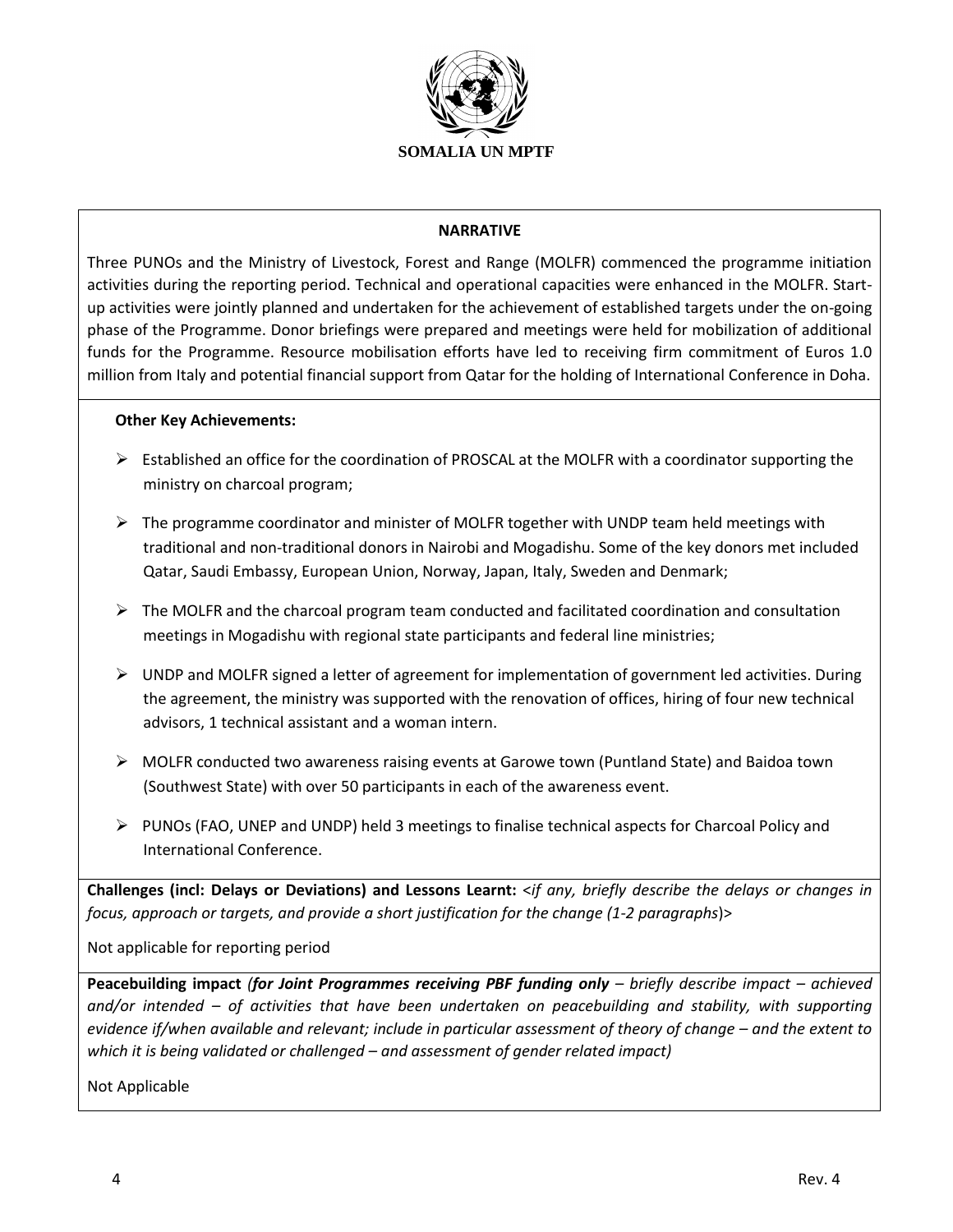

**Catalytic effects** *(for Joint Programmes receiving PBF funding only - Were there catalytic effects from the project during the reporting period, including additional funding commitments or unleashing/unblocking of any peace relevant processes?) For additional information on reporting on catalytic effects, please refer to PBF Guidance note 5.2 'How to Programme Catalytic Effects'. [Link](https://www.google.com/url?sa=t&rct=j&q=&esrc=s&source=web&cd=1&cad=rja&uact=8&ved=0ahUKEwi-g8DYlOjMAhUEph4KHfuvAAAQFggdMAA&url=http%3A%2F%2Fwww.unpbf.org%2Fdocs%2FPART-V-Guidance-Note-5.2-How-to-program-for-catalytic-effects-FINAL-April-2014.doc&usg=AFQjCNF6vkEHrhOQ7OCja_aME_Y7qazgWQ)*

### Not Applicable

**Communications & Visibility** *– Highlight communication activities/products (press releases/conferences, media missions, pictures/videos, social media, website, brochures/newsletters, banners) and donor visibility (in addition to any visibility measures on the mentioned communication activities/products, visibility on training curricula, equipment and office facilities). If applicable, provide additional explanation on limitations to communication and visibility measures, e.g. security risks or no opportunities for communication and visibility.*

Web links to events coverage:

- 1) <http://somaliwayn.org/?p=36973>
- 2) <http://www.idalenews.com/archives/56579>
- 3) <http://dayniilecom.com/June2016/28June25.htm>
- 4) [http://raadraacnews.com/Raadraacnews/2016/05/sawirodowlada-federaalka-somalia-iyo-puntland-oo](http://raadraacnews.com/Raadraacnews/2016/05/sawirodowlada-federaalka-somalia-iyo-puntland-oo-daah-furay-mushruuca-yareynta-isticmaalka-dhuxusha/#sthash.sy25W4VX.dpbs)[daah-furay-mushruuca-yareynta-isticmaalka-dhuxusha/#sthash.sy25W4VX.dpbs](http://raadraacnews.com/Raadraacnews/2016/05/sawirodowlada-federaalka-somalia-iyo-puntland-oo-daah-furay-mushruuca-yareynta-isticmaalka-dhuxusha/#sthash.sy25W4VX.dpbs)

**Looking ahead:** PUNOs and MOLFR will be working on the revisions in the Programme Document to source the additional funds from Italy and un-earmarked funds from Sweden for PSG4 in MPTF. Revised Programme Document will be presented to the Programme Steering Committee for endorsement for the approval of funds allocation by the SDRF Steering Committee.

PUNOs and MOLFR will also continue working on already approved activities under the initiation phase.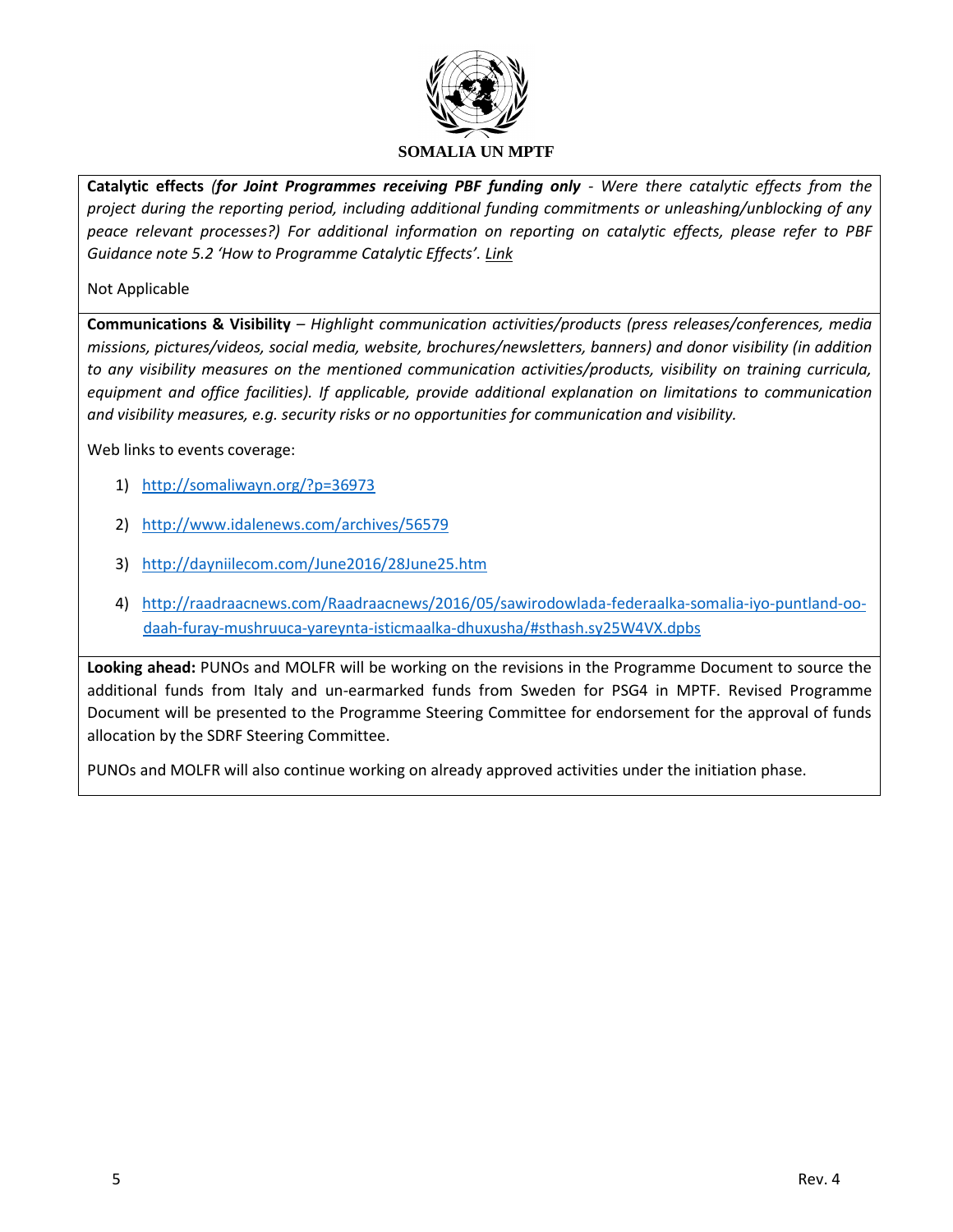

# **ANNEX 1. RISK MANAGEMENT**

This section can be used to update or use the risk logs developed during the project development stage and provide any mitigation measures being undertaken by the project.

| Type of Risk $3$ | <b>Description of Risk</b>                                                                                                                         | <b>Mitigating Measures</b>                                                                                                                                      |
|------------------|----------------------------------------------------------------------------------------------------------------------------------------------------|-----------------------------------------------------------------------------------------------------------------------------------------------------------------|
| Political        | Changes in the Federal Government as part of Electoral Process<br>resulting in delays in holding the International Conference                      | Situation to be assessed and revised plan to be prepared for<br>holding the International Conference with the agreement of<br>current political setup and PUNOs |
| Strategic        | The National Development Plan (2017-19) may require<br>adjustment at programme outcome level and relevance to the<br>national strategic framework. | Programme document to incorporate changes during the<br>revisions process.                                                                                      |
|                  |                                                                                                                                                    |                                                                                                                                                                 |

 $\overline{a}$ 

<sup>&</sup>lt;sup>3</sup> Environmental; Financial; Operational; Organizational; Political; Regulatory; Security; Strategic; Other.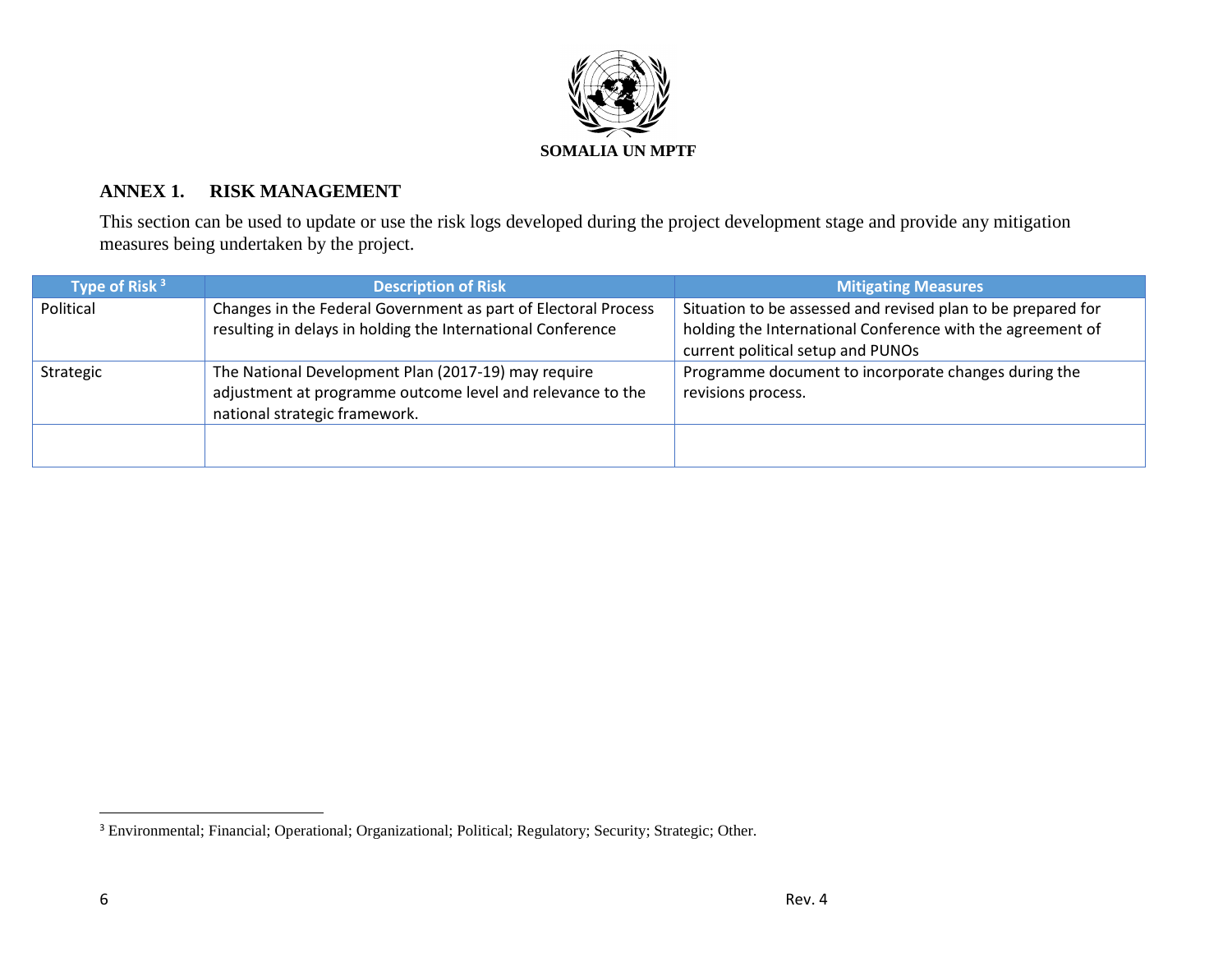

ANNEX 2. MONITORING AND OVERSIGHT ACTIVITIES <list here the monitoring and oversight activities undertaken during reporting period. Precise and specific, the table should not exceed one page>

Not Applicable for the Programme Initiation Phase.

| <b>Monitoring Activity</b>     | <b>Date</b> | <b>Description &amp; Comments</b>                   | <b>Key Findings / Recommendations</b> |
|--------------------------------|-------------|-----------------------------------------------------|---------------------------------------|
| [I.e. Programme oversight]     |             | [Monitoring of project undertaken by CO Programme   |                                       |
| field monitoring visit]        |             | oversight unit; POPP mandates that these must take  |                                       |
|                                |             | place for each project minimally once a year.]      |                                       |
| [I.e. Project Board Meeting]   |             | [Should take place quarterly.]                      |                                       |
| [I.e. DIM Audit]               |             | [Should take place annually above certain financial |                                       |
|                                |             | thresholds; organized by CO.]                       |                                       |
| [I.e. Independent Evaluation]  |             | [Should take place as per project document.]        |                                       |
| [I.e. Engineering site visit.] |             |                                                     |                                       |
| [I.e. Stakeholder Review]      |             |                                                     |                                       |
| Consultation]                  |             |                                                     |                                       |
|                                |             |                                                     |                                       |
|                                |             |                                                     |                                       |